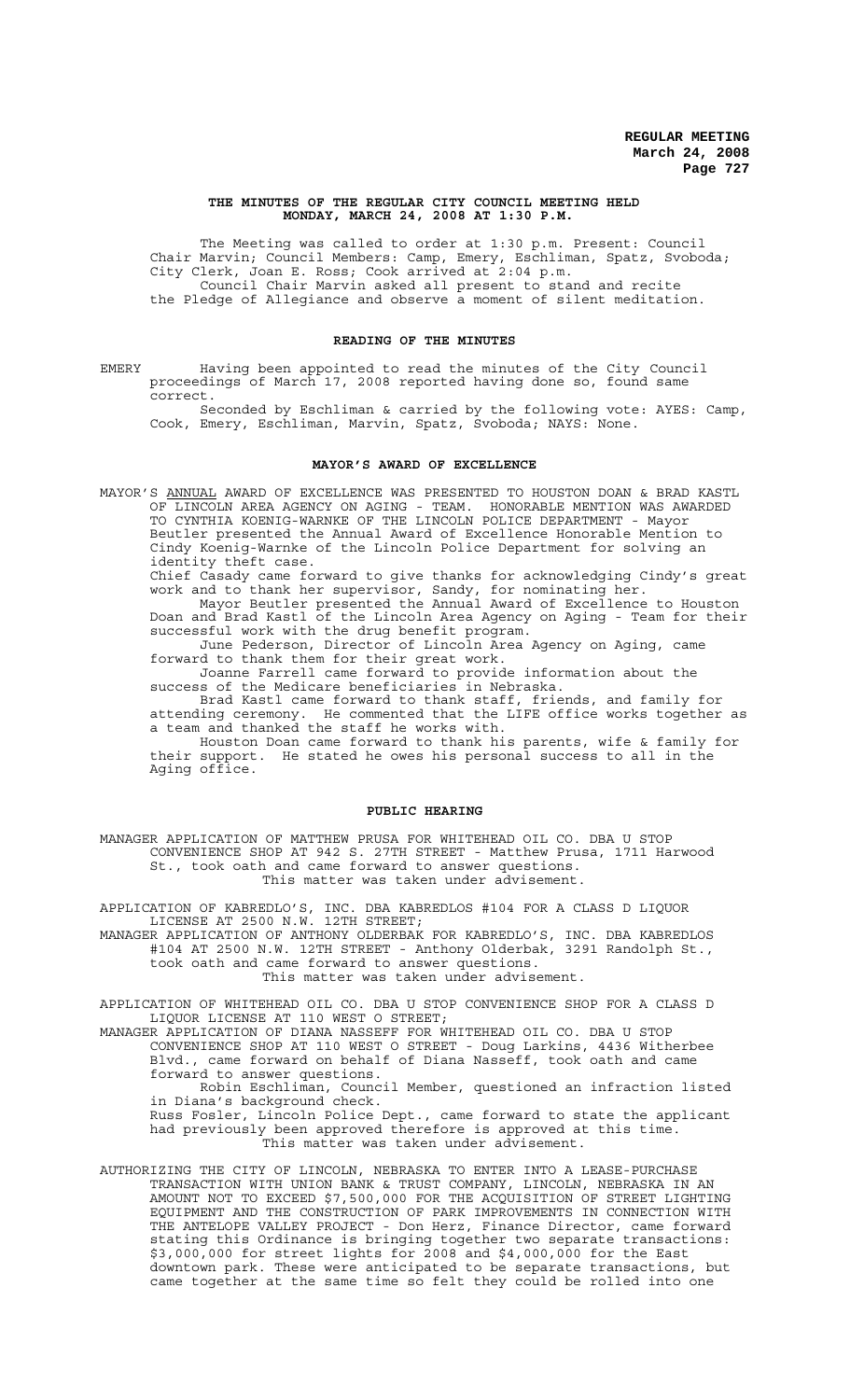ordinance and one bond transaction thus saving issuance cost. There is a site lease between JAVA, the City and the Trustee because of the real estate that is involved in the east downtown park. The street light term is for 10 years. The parks is for a four year term. The first half, \$2,000,000, will finish the enhanced grading for the channel and approximately \$2,000,000 will be for park amenities.

Scott Keene, Financial Advisory with Ameritas, stated that due to the financing this will be submitted to only Moody's and do expect to receive a AAA rating. He stated a 10 year financing like the City of Lincoln's would receive a rate around 3.3%. AAA Municipal rates are 10 to 20% above where comparable Treasuries are right now. Municipal rates which are double tax exempt are actually higher than Treasury rates, but Treasury rates are so low right now so is a benefit to be going to market with this financing right now.

Jon Camp, Council Member, asked how the \$7,500,000 is being allocated?

 Mr. Herz re-stated that \$3.425 million would be for the street lights and \$4,075,000 would be for the parks.

Mr. Camp asked if the \$3.5 million was for lights in Antelope Valley?

Mr. Herz stated it was for street lights for the City as a whole. Mr. Camp asked if it was 10 years amortization on the street lights and then four years on the park improvements?

Mr. Herz answered yes.

Mr. Camp asked how is this factored into the bond issuance? Mr. Keene answered two separate financing are created; one for the light portion and one for the parks portion. They are then blended togther so as far as the investor's are concerned it is single financing with single credit. It forces many more of the bonds into the earlier years so the principal amount being paid in the first four years is a million dollars or more, and the amortization drops down to more than \$300,000 after that. It is a front loaded financing.

Mr. Herz stated that the park improvements will be paid for with Keno dollars over a four year period.

Mr. Camp mentioned the \$1,500,000 gift from Union Bank for Union Plaza with the total amount of \$8,000,000 estimated cost for the park asked how this all factors in?

J.J. Yost, Parks and Recreation Dept., answered the financing through the C.I.P. of \$4,000,000 will go along with a fund raising campaign. The \$1,500.000 will go towards the fund raising campaign by the Parks Foundation and the 2015 Vision folks.

Mr. Camp clarified the \$4,000,000 today would be half of the \$8,000,000 which is the City's portion and the other \$4,000,000 is from the private sector.

Mr. Yost stated the entire budget of \$7.98 million includes the endowment fund raising to maintain the park as well as construct it.

Mr. Camp asked if the City has the flexibility to pay down the bond sooner? Would it just flow into the endowment? I'm looking for an incentive to get the best cost.

Mr. Herz stated if the portion of the project being paid with this formula came in at less than that it would simply free up some of the Keno dollars towards the end of the four year period for some other purpose.

Mr. Keene said those bonds will likely have a five year call provision which is typical for 10 year financing. This is call protection for the bond holders.

Dan Marvin, Council Chair, stated there is an amendment to this ordinance and asked if Mr. Herz had a problem with this?

Mr. Herz stated one document needed the title to be changed slightly was the reason for the amendment.

Mr. Marvin asked Mr. Keene if these will be AAA on their own and won't need bond insurance on top of that?

Mr. Keene answered that is their expectation.

Richard Esquivel, 733 S. Cuming Street, came forward to ask how much money has come out of the Lincoln coffers for this Antelope Valley project?

This matter was taken under advisement.

APPROVING A FOUR-YEAR CONTRACT FOR SERVICE, WITH OPTION FOR RENEWAL, BETWEEN THE CITY AND THE CAPITAL HUMANE SOCIETY TO PROVIDE ANIMAL SHELTER IN CONJUNCTION WITH THE ANIMAL CONTROL DIVISION OF THE LINCOLN/LANCASTER COUNTY HEALTH DEPARTMENT - Bruce Dart, Director of Health Dept., came forward to state many options have been explored and it is believed this contract is the best and cheapest option and the best situation for the residents of Lincoln.

Mr. Camp asked Mr. Dart to talk about the costs involved to help with the animal control situation.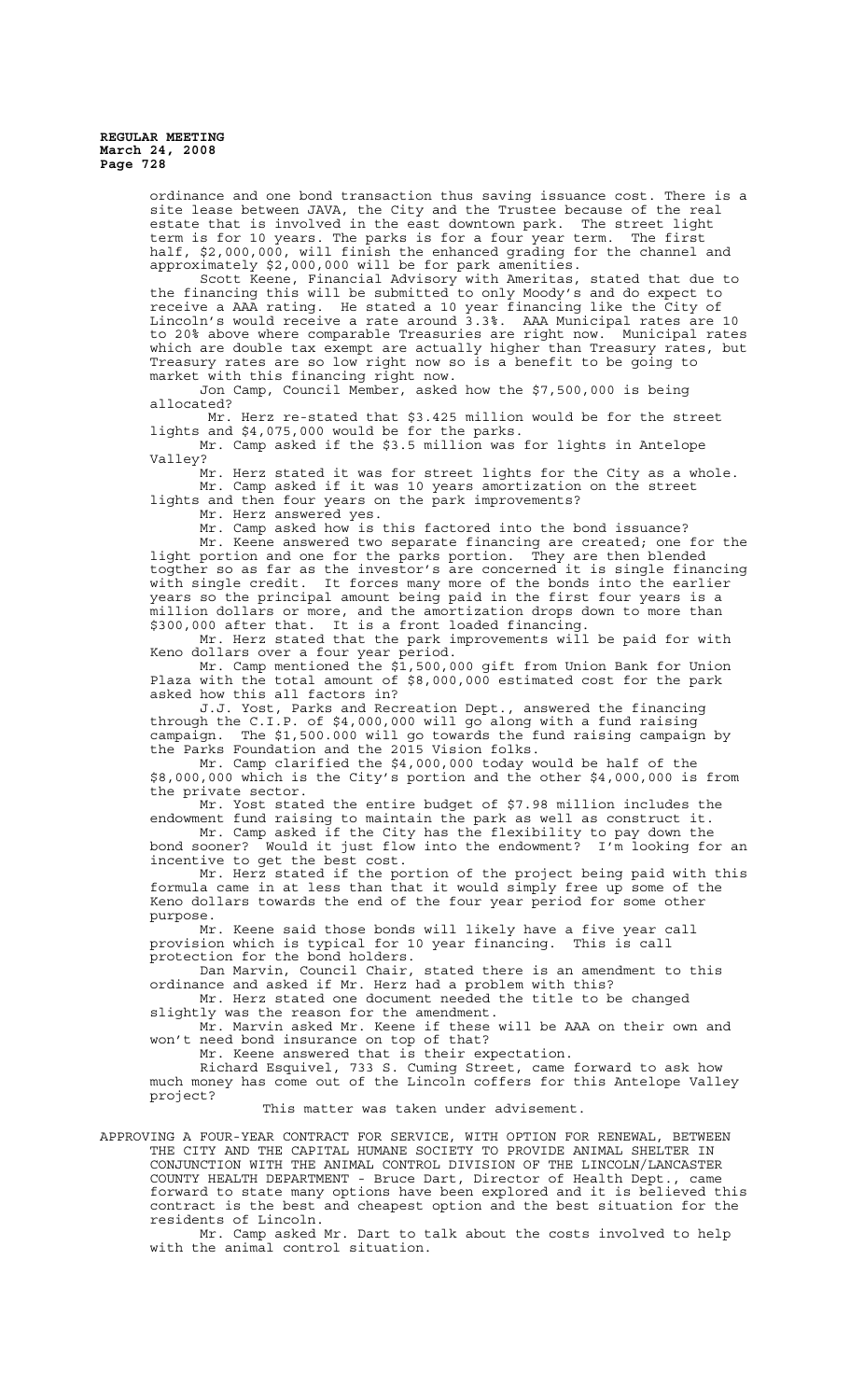Mr. Dart stated that at this time the City is paying on a monthly claim basis which adds up to about \$245,100. This contract will begin on Sept. 1, 2008. The first year will be \$390,000 w/option for renewal for another four years. Each year after an additional \$30,000 will be added to the contract.

Mr. Camp asked for an explanation of the difference between the City's animal control and the functions the Capital Humane Society will perform.

Mr. Dart stated the Animal Control Division is responsible for the health and welfare of animals. Rules and regulations are enforced, enforced ordinances protect the public and protect animals. The animals picked up will be sheltered at the Humane Society, care for the welfare of the animals, help owners reclaim their animals or adopt them out. Ken Svoboda asked if there was any incentive to continue to keep

doing programs that reduce the number of animals picked up? Mr. Dart stated with an increase in population there will always be an increase in animals. Besides enforcing the ordinance Animal Control educates before they regulate. Irresponsible pet ownership is the problem so continuing to educate is very important and the goal and mission of Capitol Humane Society is to focus on education. When an animal is found running loose Animal Control will try to return it to their owner rather than take it directly to the Humane Society.

Mr. Svoboda asked if Mr. Dart felt comfortable with a 3% increase in the 4 years?

Mr. Dart said he was comfortable with that increase. Ms. Eschliman asked if the contract was automatically renewable after four years?

Mr. Dart stated there was an option for renewal.

Ms. Eschliman stated the population growth will be about 1% while the contract increases by 3% which she has a problem with. She asked if this was a four year contract which the Humane Society needs to average about \$430,000 or is this an eight year contract which they need to average about \$490,000 to make things work?

Mr. Dart stated the numbers indicate it is a 3% increase each year over a four year period so that is what the contract is for.

Ms. Eschliman asked why an increase triple to the 1% population increase?

Bob Downey, Executive Director of Capital Humane Society, came forward to explain they are a non-profit business, but they still have fixed costs such as insurance, workman's comp, natural gas. These things continue to go up.

Janelle Lust, Capital Humane Society Board President, stated the 3% historically was the price escalator per year when they had a contract with the City four years ago.

Mr. Camp asked if the City would be charged per animal per month of a flat fee?

Mr. Downey stated they responded both ways. The goal is to break even each year. He cited the turnover in staff is high which means ongoing retraining so did not want to bring in another factor that would further increase turnover.

Mr. Dart stated there have been incidences when they have picked up 75 to 100 cats or dogs at one time so felt they didn't want to take a risk of not being able to pay.

Ms. Lust commented the number of animals will probably increase and the risk of this increase based on the flat rate contract is actually Capitol Humane Society's and not the City's.

Mr. Camp said the City is protected, but there is not an incentive for the City to make the system work better.

Mr. Downey stated that 65% of households in the country own pets so with the growth of the community the number of animals is going to grow. If good programs can stagnate this growth you will be ahead of the ball game.

Mr. Dart stated the goal of Animal Control is to not exceed that capacity.

John Spatz expressed his appreciation to Capital Humane Society for working with the animal population.

Mr. Downey shared that the last addition to the animal shelter in Lincoln which increased capacity to house animals took place in 1974. We are landlocked and can't add to the facility.

Doug Emery, Council Member, asked about a privacy clause on page 6 that specifically names the previous attorney if they need to strike it from the proposal?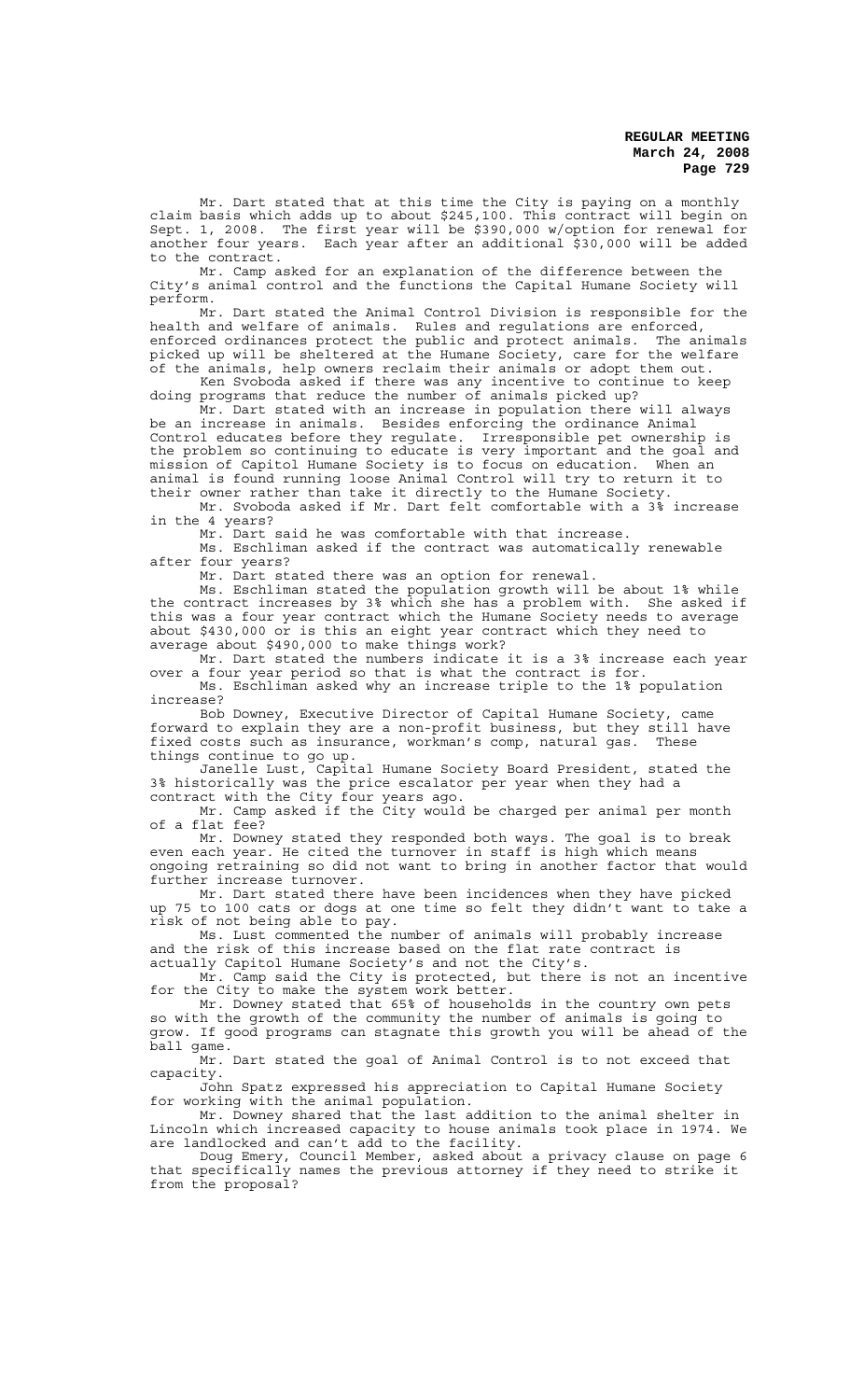> Judy Halstead, Health Dept., came forward to state that on page 4 of the contract item 4B said "proposed new auditor as reference in the hand written note shall be deleted from the terms and conditions of the contract by mutual agreement of the parties as the parties have negotiated a new designee as provided above and that would be Mr. Herz the Finance Director."

This matter was taken under advisement.

## **\*\* END OF PUBLIC HEARING \*\***

# **COUNCIL ACTION**

### **REPORTS OF CITY OFFICERS**

- CLERK'S LETTER AND MAYOR'S APPROVAL OF RESOLUTIONS AND ORDINANCES PASSED BY THE CITY COUNCIL ON MARCH 10, 2008 - CLERK presented said report which was placed on file in the Office of the City Clerk.
- ANNUAL REPORT FOR THE YEAR 2007 PREPARED BY THE CITY LAW DEPARTMENT DATED MARCH 4, 2008 - CLERK presented said report which was placed on file in the Office of the City Clerk. **(21)**

## **PETITIONS & COMMUNICATIONS**

- SETTING THE HEARING DATE OF MONDAY, APRIL 7, 2008 AT 1:30 P.M. FOR THE APPLICATION OF GARAGE SPORTS BAR & GRILL, INC. DBA GARAGE SPORTS BAR & GRILL FOR AN ADDITION TO PREMISE OF THEIR EXISTING CLASS I LIQUOR LICENSE ADDING A BEER GARDEN MEASURING APPROX. 14' X 64' TO THE SOUTHWEST SIDE OF THE BUILDING LOCATED AT 5551 S. 48 $^{\tt TH}$  STREET - CLERK read the following resolution, introduced by Robin Eschliman, who moved its adoption:<br>A-84788 BE IT R
- A-84788 BE IT RESOLVED by the City Council, of the City of Lincoln, that a hearing date is hereby set for Monday, April 7, 2008, at 1:30 p.m. or as soon thereafter as possible in the City Council Chambers, County-City Building, 555 S. 10<sup>th</sup> St., Lincoln, NE, for the application of Garage Sports Bar & Grill, Inc. dba Garage Sports Bar & Grill for an addition to premise of their existing Class I liquor license adding a beer garden approximately 14' x 64' to the southwest side of the building located at  $5551 S. 48$ <sup>th</sup> Street.

If the Police Dept. is unable to complete the investigation by said time, a new hearing date will be set.

Introduced by Robin Eschliman Seconded by Svoboda & carried by the following vote: AYES: Camp, Cook, Emery, Eschliman, Marvin, Spatz, Svoboda; NAYS: None.

SETTING THE HEARING DATE OF MONDAY, APRIL 7, 2008 AT 1:30 P.M. FOR THE APPLICATION OF RFOX, INC. DBA F.O.X. NEIGHBORHOOD GRILL & BAR FOR A CLASS I LIQUOR LICENSE LOCATED AT 1245 LIBRA DRIVE, SUITE 110 - CLERK read the following resolution, introduced by Robin Eschliman, who moved its adoption:

A-84789 BE IT RESOLVED by the City Council, of the City of Lincoln, that a hearing date is hereby set for Monday, April 7, 2008, at 1:30 p.m. or as soon thereafter as possible in the City Council Chambers, County-City Building, 555 S. 10<sup>th</sup> St., Lincoln, NE, for the application of RFOX, Inc. dba F.O.X. Neighborhood Grill & Bar for a Class I liquor license located at 1245 Libra Drive, Suite 110. If the Police Dept. is unable to complete the investigation by

said time, a new hearing date will be set.

Introduced by Robin Eschliman Seconded by Svoboda & carried by the following vote: AYES: Camp, Cook, Emery, Eschliman, Marvin, Spatz, Svoboda; NAYS: None.

SETTING THE HEARING DATE OF MONDAY, APRIL 7, 2008 AT 1:30 P.M. FOR THE APPLICATION OF TEXAS ROADHOUSE HOLDINGS LLC DBA TEXAS ROADHOUSE FOR A CLASS IK LIQUOR LICENSE LOCATED AT 6301 APPLE'S WAY - CLERK read the following resolution, introduced by Robin Eschliman, who moved its adoption: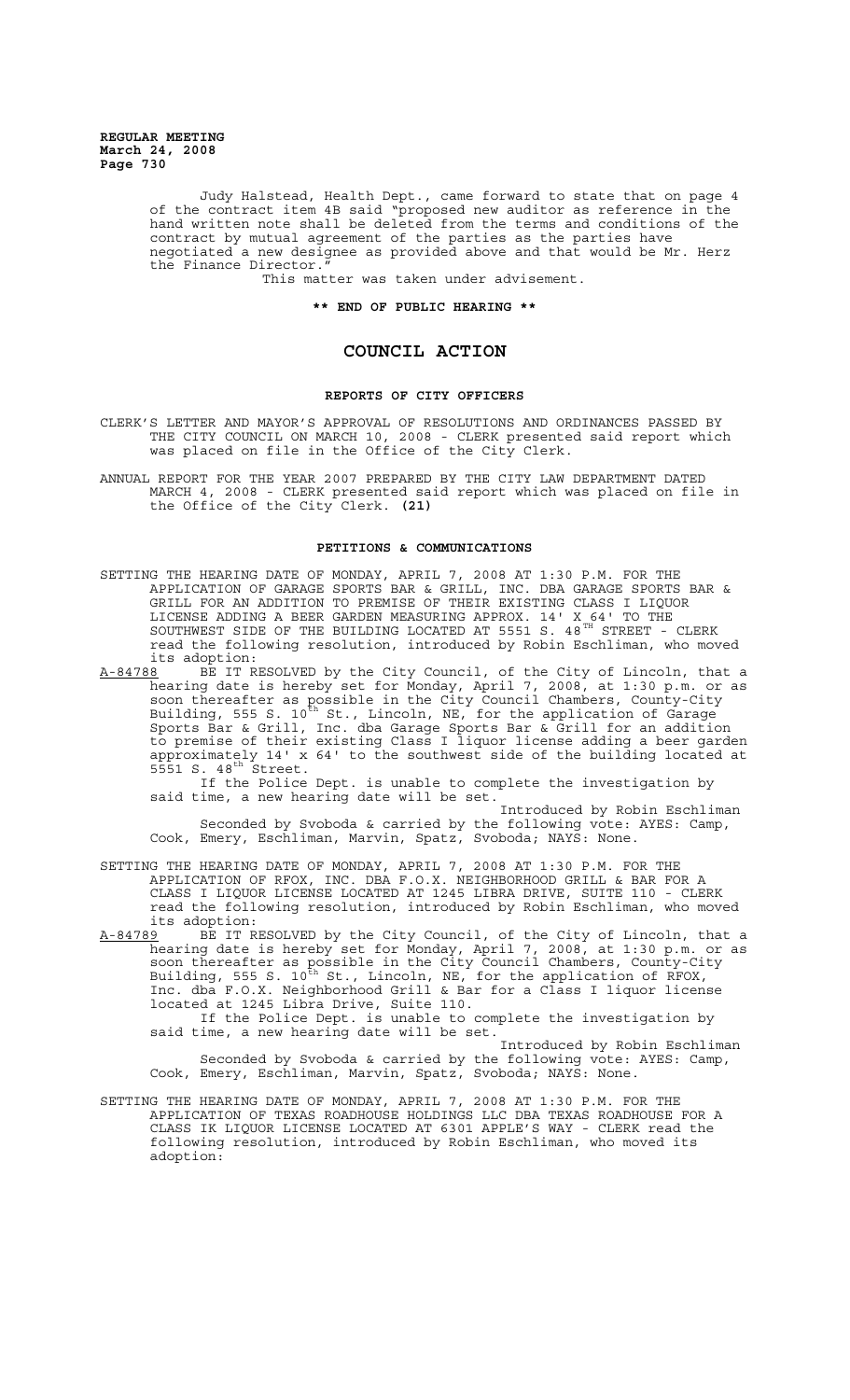A-84790 BE IT RESOLVED by the City Council, of the City of Lincoln, that a hearing date is hereby set for Monday, April 7, 2008, at 1:30 p.m., or as soon thereafter as possible in the City Council Chambers, County-City Building, 555 S. 10<sup>th</sup> St., Lincoln, NE, for the application of Texas Roadhouse Holdings LLC dba Texas Roadhouse for a Class IK liquor license located at 6301 Apples's Way.

If the Police Dept. is unable to complete the investigation by said time, a new hearing date will be set.

Introduced by Robin Eschliman Seconded by Svoboda & carried by the following vote: AYES: Camp, Cook, Emery, Eschliman, Marvin, Spatz, Svoboda; NAYS: None.

INFORMAL PAVING PETITION FOR ALLEY PAVING DISTRICT FOR THE ALLEY, BEHIND PROPERTY AT 2201 S.  $10^{TH}$  AND 2150 S.  $9^{TH}$  STREETS, SUBMITTED BY LYNN FISHER, PRESIDENT OF THE CAR CONNECTION, INC. DBA GREAT PLACE PROPERTIES - Referred to Public Works Dept. on 3/13/08.

# **MISCELLANEOUS BUSINESS - NONE**

#### **LIQUOR RESOLUTIONS**

MANAGER APPLICATION OF MATTHEW PRUSA FOR WHITEHEAD OIL CO. DBA U STOP CONVENIENCE SHOP AT 942 S. 27TH STREET - CLERK read the following

resolution, introduced by Jon Camp, who moved its adoption for approval: A-84791 MHEREAS, Whitehead Oil Co. dba U Stop Convenience Shop located at 942 S. 27th Street, Lincoln, Nebraska has been approved for a Retail Class "B" liquor license, and now requests that Matthew Prusa be named manager;

WHEREAS, Matthew Prusa appears to be a fit and proper person to manage said business.

NOW, THEREFORE, BE IT RESOLVED by the City Council of the City of Lincoln, Nebraska:

That after hearing duly had as required by law, consideration of<br>Acts of this application, the Nebraska Liguor Control Act, and the the facts of this application, the Nebraska Liquor Control Act, and the pertinent City ordinances, the City Council recommends that Matthew Prusa be approved as manager of this business for said licensee. The City Clerk is directed to transmit a copy of this resolution to the Nebraska Liquor Control Commission.

Introduced by Jon Camp Seconded by Svoboda & carried by the following vote: AYES: Camp, Cook, Emery, Eschliman, Marvin, Spatz, Svoboda; NAYS: None.

APPLICATION OF KABREDLO'S, INC. DBA KABREDLOS #104 FOR A CLASS D LIQUOR LICENSE AT 2500 N.W. 12TH STREET - CLERK read the following resolution, introduced by Jon Camp, who moved its adoption for approval:

A-84792 BE IT RESOLVED by the City Council of the City of Lincoln, Nebraska:

That after hearing duly had as required by law, consideration of the facts of this application, the Nebraska Liquor Control Act, and the pertinent City ordinances, the City Council recommends that the application of Kabredlo's, Inc. dba Kabredlos #104 for a Class "D" liquor license at 2500 N.W. 12th Street, Lincoln, Nebraska, for the license period ending April 30, 2008, be approved with the condition that the premise complies in every respect with all city and state regulations. The City Clerk is directed to transmit a copy of this resolution to the Nebraska Liquor Control Commission.

Introduced by Jon Camp Seconded by Svoboda & carried by the following vote: AYES: Camp, Cook, Emery, Eschliman, Marvin, Spatz, Svoboda; NAYS: None.

MANAGER APPLICATION OF ANTHONY OLDERBAK FOR KABREDLO'S, INC. DBA KABREDLOS #104 AT 2500 N.W. 12TH STREET - CLERK read the following resolution, introduced by Jon Camp, who moved its adoption for approval:

A-84793 WHEREAS, Kabredlo's, Inc. dba Kabredlos #104 located at 2500 N.W. 12th Street, Lincoln, Nebraska has been approved for a Retail Class "D" liquor license, and now requests that Anthony Olderbak be named manager; WHEREAS, Anthony Olderbak appears to be a fit and proper person to manage said business.

NOW, THEREFORE, BE IT RESOLVED by the City Council of the City of Lincoln, Nebraska: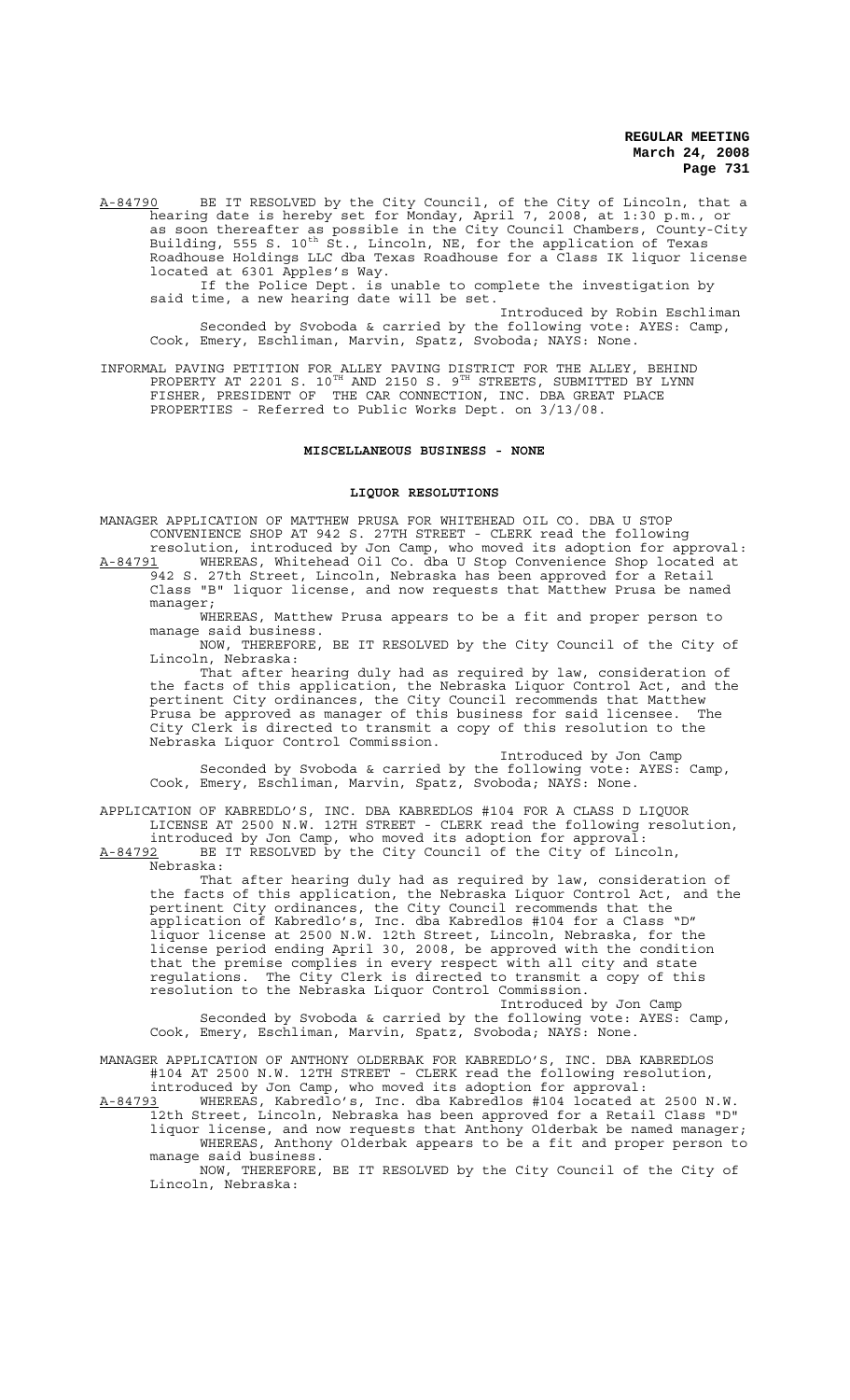> That after hearing duly had as required by law, consideration of the facts of this application, the Nebraska Liquor Control Act, and the pertinent City ordinances, the City Council recommends that Anthony .<br>Olderbak be approved as manager of this business for said licensee. The City Clerk is directed to transmit a copy of this resolution to the Nebraska Liquor Control Commission.

Introduced by Jon Camp Seconded by Svoboda & carried by the following vote: AYES: Camp, Cook, Emery, Eschliman, Marvin, Spatz, Svoboda; NAYS: None.

APPLICATION OF WHITEHEAD OIL CO. DBA U STOP CONVENIENCE SHOP FOR A CLASS D LIQUOR LICENSE AT 110 WEST O STREET - CLERK read the following

resolution, introduced by Jon Camp, who moved its adoption for approval: A-84794 BE IT RESOLVED by the City Council of the City of Lincoln, Nebraska:

That after hearing duly had as required by law, consideration of the facts of this application, the Nebraska Liquor Control Act, and the pertinent City ordinances, the City Council recommends that the application of Whitehead Oil Co. dba U Stop Convenience Shop for a Class "D" liquor license at 110 West O Street, Lincoln, Nebraska, for the license period ending April 30, 2008, be approved with the condition that the premise complies in every respect with all city and state regulations. The City Clerk is directed to transmit a copy of this resolution to the Nebraska Liquor Control Commission.

Introduced by Jon Camp Seconded by Svoboda & carried by the following vote: AYES: Camp, Cook, Emery, Eschliman, Marvin, Spatz, Svoboda; NAYS: None.

MANAGER APPLICATION OF DIANA NASSEFF FOR WHITEHEAD OIL CO. DBA U STOP CONVENIENCE SHOP AT 110 WEST O STREET - CLERK read the following

resolution, introduced by Jon Camp, who moved its adoption for approval: A-84795 MHEREAS, Whitehead Oil Co. dba U Stop Convenience Shop located at A-84795 WHEREAS, Whitehead Oil Co. dba U Stop Convenience Shop located 110 West O Street, Lincoln, Nebraska has been approved for a Retail Class "D" liquor license, and now requests that Diana Nasseff be named

manager; WHEREAS, Diana Nasseff appears to be a fit and proper person to manage said business.

NOW, THEREFORE, BE IT RESOLVED by the City Council of the City of Lincoln, Nebraska:

That after hearing duly had as required by law, consideration of the facts of this application, the Nebraska Liquor Control Act, and the pertinent City ordinances, the City Council recommends that Diana Nasseff be approved as manager of this business for said licensee. The City Clerk is directed to transmit a copy of this resolution to the Nebraska Liquor Control Commission.

Introduced by Jon Camp Seconded by Svoboda & carried by the following vote: AYES: Camp, Cook, Emery, Eschliman, Marvin, Spatz, Svoboda; NAYS: None.

## **ORDINANCES - 2ND READING & RELATED RESOLUTIONS (as required)**

AUTHORIZING THE CITY OF LINCOLN, NEBRASKA TO ENTER INTO A LEASE-PURCHASE TRANSACTION WITH UNION BANK & TRUST COMPANY, LINCOLN, NEBRASKA IN AN AMOUNT NOT TO EXCEED \$7,500,000 FOR THE ACQUISITION OF STREET LIGHTING EQUIPMENT AND THE CONSTRUCTION OF PARK IMPROVEMENTS IN CONNECTION WITH THE ANTELOPE VALLEY PROJECT - CLERK read an ordinance, introduced by Doug Emery, authorizing and approving a lease-purchase transaction with Union Bank & Trust Company, the proceeds of which will be used to pay the costs of (A) acquiring, constructing and installing street lights and related improvements and (B) improvements to a portion of the Antelope Creek Channel bounded by "O" Street, "R" Street, 21<sup>st</sup> Street and 22 $^{\dot{\bar{\text{n}}d}}$  Street; and related amenities; approving the issuance, sale and delivery of not to exceed \$7,500,000 principal amount of certificates of participation in such lease; fixing in part and providing for the fixing in part of certain provisions of the Lease; and related matters, the second time.

## **PUBLIC HEARING RESOLUTIONS**

APPROVING A FOUR-YEAR CONTRACT FOR SERVICE, WITH OPTION FOR RENEWAL, BETWEEN THE CITY AND THE CAPITAL HUMANE SOCIETY TO PROVIDE ANIMAL SHELTER IN CONJUNCTION WITH THE ANIMAL CONTROL DIVISION OF THE LINCOLN/LANCASTER COUNTY HEALTH DEPARTMENT - CLERK read the following resolution, introduced by Doug Emery, who moved its adoption: A-84796 BE IT RESOLVED by the City Council of the City of Lincoln, Nebraska: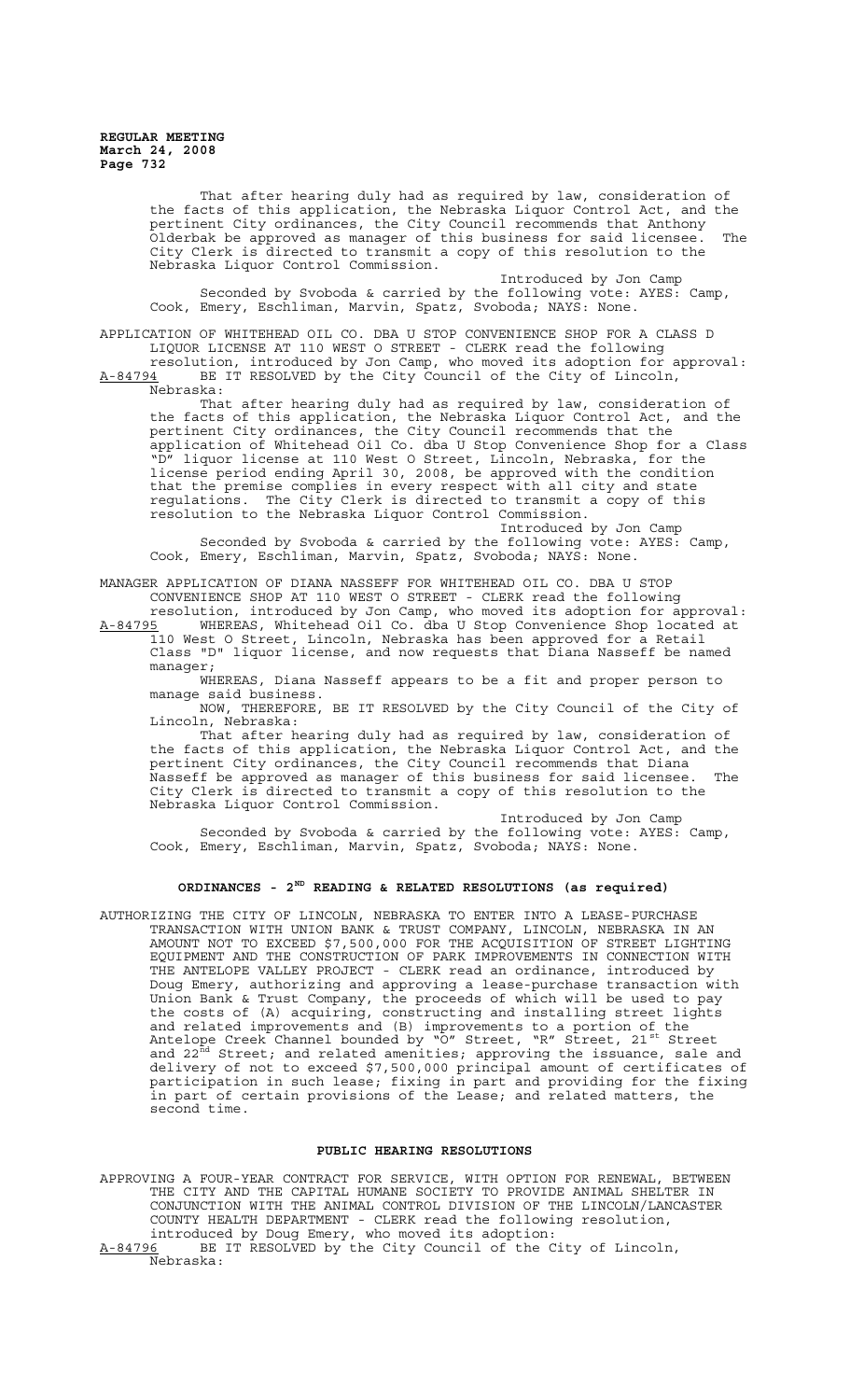That the attached Contract Agreement between the City of Lincoln and the Capital Humane Society to provide animal shelter in conjunction with the Animal Control Division of the Lincoln/Lancaster County Health Department for a four year term with option for renewal, in accordance with the terms, conditions and assurances contained in said Agreement is hereby approved and the Mayor is authorized to execute said Agreement on behalf of the City.

The City Clerk is directed to return an executed copy of the Agreement to Bruce Dart, Director of the Lincoln/Lancaster County Health Department for transmittal to the Capital Humane Society.

Introduced by Doug Emery Seconded by Svoboda & carried by the following vote: AYES: Camp, Cook, Emery, Eschliman, Marvin, Spatz, Svoboda; NAYS: None.

# **ORDINANCE - 1ST READING & RELATED RESOLUTIONS (AS REQUIRED)**

DECLARING APPROXIMATELY 58,520 SQUARE FEET OF THE CORNHUSKER CONVENTION CENTER AT S. 13TH STREET AND M STREET AS SURPLUS PROPERTY - CLERK read an ordinance, introduced by Robin Eschliman, declaring the City-owned property generally located at South 13<sup>th</sup> Street and M Street as surplus and authorizing the sale thereof to Shubh Hotels Lincoln, LLC, a Florida limited liability company, the first time.

# **ORDINANCES - 3RD READING & RELATED RESOLUTIONS (as required)**

AMENDING SECTION 9.36.100 OF THE LINCOLN MUNICIPAL CODE RELATING TO UNLAWFUL POSSESSION OF FIREARMS, TO AMEND SUBSECTION (A) LISTING THE OFFENSES FOR WHICH A CONVICTION WITHIN THE LAST TEN YEARS PROHIBITS A PERSON FROM POSSESSING A FIREARM TO INCLUDE THE OFFENSE OF "CRIMINAL ATTEMPT" WHEN THE CRIME ATTEMPTED IS A FELONY OR VIOLATION OF ANY OF THE NEBRASKA STATE STATUTE MISDEMEANORS LISTED IN SECTION 9.36.100(A) - CLERK read an ordinance, introduced by Jonathan Cook, amending Section 9.36.100 of the Lincoln Municipal Code relating to Unlawful Possession of Firearms, to amend subsection (a) listing the offenses for which a conviction within the last ten years prohibits a person from possessing a firearm to provide that the offense of "criminal attempt" (Neb. Rev. Stat. §28-201) shall apply when the crime attempted is a felony or violation of any of the Nebraska State Statute misdemeanors listed in Section 9.36.100(a); and repealing Section 9.36.100 of the Lincoln Municipal Code as hitherto existing, the third time.

COOK Moved to pass the ordinance as read.

Seconded by Svoboda & carried by the following vote: AYES: Camp, Cook, Emery, Eschliman, Marvin, Spatz, Svoboda; NAYS: None.

The ordinance, being numbered **#19060**, is recorded in Ordinance Book #26, Page

APPROVING THE 14TH AND ALVO ROAD CONDITIONAL ANNEXATION AND ZONING AGREEMENT BETWEEN LANCASTER COUNTY SCHOOL DISTRICT 001 AND THE CITY OF LINCOLN RELATING TO THE ANNEXATION OF APPROXIMATELY 40 ACRES OF PROPERTY GENERALLY LOCATED SOUTHWEST OF N. 14TH STREET AND ALVO ROAD. (RELATED ITEMS: 08R-74, 08-27, 08-28) (ACTION DATE: 3/24/08)- CLERK read the following resolution, introduced by Jonathan Cook, who moved its adoption:

A-84797 BE IT RESOLVED by the City Council of the City of Lincoln, Nebraska:

That the agreement titled 14th and Alvo Road Conditional Annexation and Zoning Agreement, which is attached hereto, marked as Attachment "A" and made a part hereof by reference, between Lancaster County School District 001 and the City of Lincoln, Nebraska, outlining certain conditions and understandings relating to the annexation of approximately 40 acres of property generally located southwest of N. 14th Street and Alvo Road, is approved.

BE IT FURTHER RESOLVED that the Mayor is authorized to execute the Annexation Agreement on behalf of the City.

BE IT FURTHER RESOLVED that the City Clerk is directed to return one fully executed copy of this Agreement to Rick Peo, Chief Assistant City Attorney, for distribution to the Owner.

BE IT FURTHER RESOLVED that the City Clerk is directed to record the Annexation Agreement or a summary memorandum thereof with the Register of Deeds, filing fees to be paid by Lancaster County School District 001.

BE IT FURTHER RESOLVED that the City Clerk is directed to forward a copy of this Agreement to Michaela Hansen, Impact Fee Administrator. Introduced by Jonathan Cook

Seconded by Svoboda & carried by the following vote: AYES: Camp, Cook, Emery, Eschliman, Marvin, Spatz, Svoboda; NAYS: None.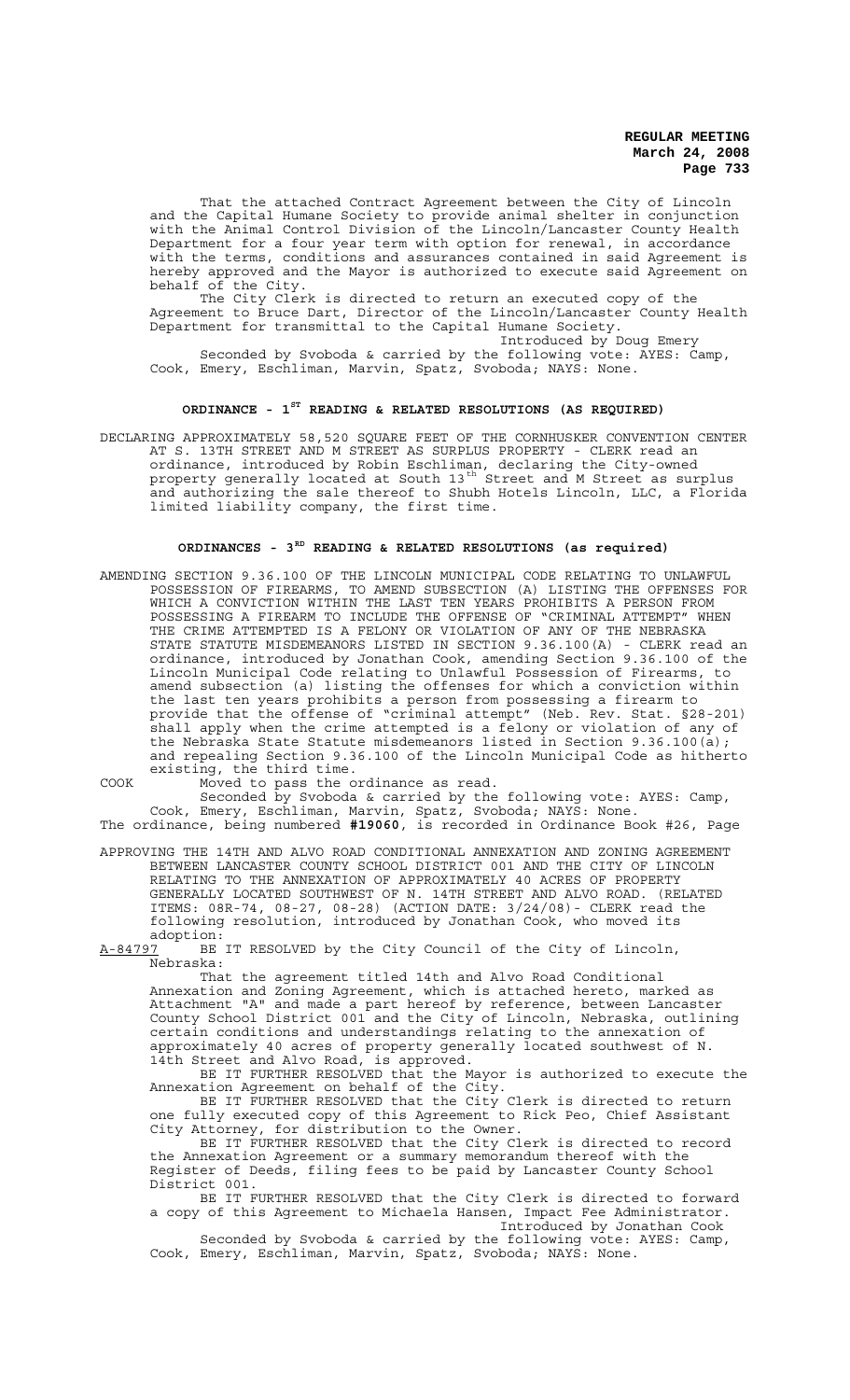ANNEXATION 07004 – AMENDING THE LINCOLN CORPORATE LIMITS MAP BY ANNEXING APPROXIMATELY 40 ACRES OF PROPERTY GENERALLY LOCATED SOUTHWEST OF N. 14TH STREET AND ALVO ROAD. (RELATED ITEMS: 08R-74, 08-27, 08-28) (ACTION DATE: 3/24/08) - CLERK read an ordinance, introduced by Jonathan Cook, annexing and including the below described land as part of the City of Lincoln, Nebraska and amending the Corporate Limits Map attached to and made a part of Ordinance No. 18208, to reflect the extension of the corporate limits boundary of the City of Lincoln, Nebraska established and shown thereon, the third time.

COOK Moved to pass the ordinance as read. Seconded by Svoboda & carried by the following vote: AYES: Camp, Cook, Emery, Eschliman, Marvin, Spatz, Svoboda; NAYS: None.

The ordinance, being numbered **#19061**, is recorded in Ordinance Book #26, Page

CHANGE OF ZONE 07062 – APPLICATION OF LINCOLN PUBLIC SCHOOLS FOR A CHANGE OF ZONE FROM AG AGRICULTURAL DISTRICT TO R-3 RESIDENTIAL DISTRICT, ON PROPERTY GENERALLY LOCATED SOUTHWEST OF N. 14TH STREET AND ALVO ROAD. (RELATED ITEMS: 08R-74, 08-27, 08-28) (ACTION DATE: 3/24/08) - CLERK read an ordinance, introduced by Jonathan Cook, amending the Lincoln Zoning District Maps attached to and made a part of Title 27 of the Lincoln Municipal Code, as provided by Section 27.05.020 of the Lincoln Municipal Code, by changing the boundaries of the districts established and shown thereon, the third time.

COOK Moved to pass the ordinance as read.

Seconded by Svoboda & carried by the following vote: AYES: Camp, Cook, Emery, Eschliman, Marvin, Spatz, Svoboda; NAYS: None. The ordinance, being numbered **#19062**, is recorded in Ordinance Book #26, Page

CHANGE OF ZONE 08007 – APPLICATION OF MURRAY AND LAURIE DUNN FOR A CHANGE OF ZONE FROM AGR AGRICULTURAL RESIDENTIAL DISTRICT TO R-3 RESIDENTIAL DISTRICT ON PROPERTY GENERALLY LOCATED AT 6610 S. 84TH STREET read an ordinance, introduced by Jonathan Cook, amending the Lincoln Zoning District Maps attached to and made a part of Title 27 of the Lincoln Municipal Code, as provided by Section 27.05.020 of the Lincoln Municipal Code, by changing the boundaries of the districts established and shown thereon, the third time.

COOK Moved to pass the ordinance as read.

Seconded by Svoboda & carried by the following vote: AYES: Camp, Cook, Emery, Eschliman, Marvin, Spatz, Svoboda; NAYS: None. The ordinance, being numbered **#19063**, is recorded in Ordinance Book #26, Page

CHANGE OF ZONE 08006 – AMENDING SECTION 27.45.020 OF THE LINCOLN MUNICIPAL CODE TO ADD CHURCHES AS A PERMITTED USE IN THE H-4 GENERAL COMMERCIAL DISTRICT - CLERK read an ordinance, introduced by Jonathan Cook, amending Section 27.45.020 of the Lincoln Municipal Code to add churches as a permitted use in the H-4 General Commercial District; and repealing Section 27.45.020 of the Lincoln Municipal code as hitherto existing, the third time.

COOK Moved to pass the ordinance as read. Seconded by Svoboda & carried by the following vote: AYES: Camp, Cook, Emery, Eschliman, Marvin, Spatz, Svoboda; NAYS: None. The ordinance, being numbered **#19064**, is recorded in Ordinance Book #26, Page

# **REGISTERED TO SPEAK SESSION - NONE**

## **OPEN MICROPHONE SESSION - NONE**

## **MISCELLANEOUS BUSINESS**

## **PENDING -**

CAMP Moved to extend the Pending List to March 31, 2008. Seconded by Svoboda & carried by the following vote: AYES: Camp, Cook, Emery, Eschliman, Marvin, Spatz, Svoboda; NAYS: None.

### **UPCOMING RESOLUTIONS -**

CAMP Moved to approve the resolutions to have Public Hearing on March 31, 2008. Seconded by Svoboda & carried by the following vote: AYES: Camp, Cook, Emery, Eschliman, Marvin, Spatz, Svoboda; NAYS: None.

**ADJOURNMENT 2:31 P.M.**